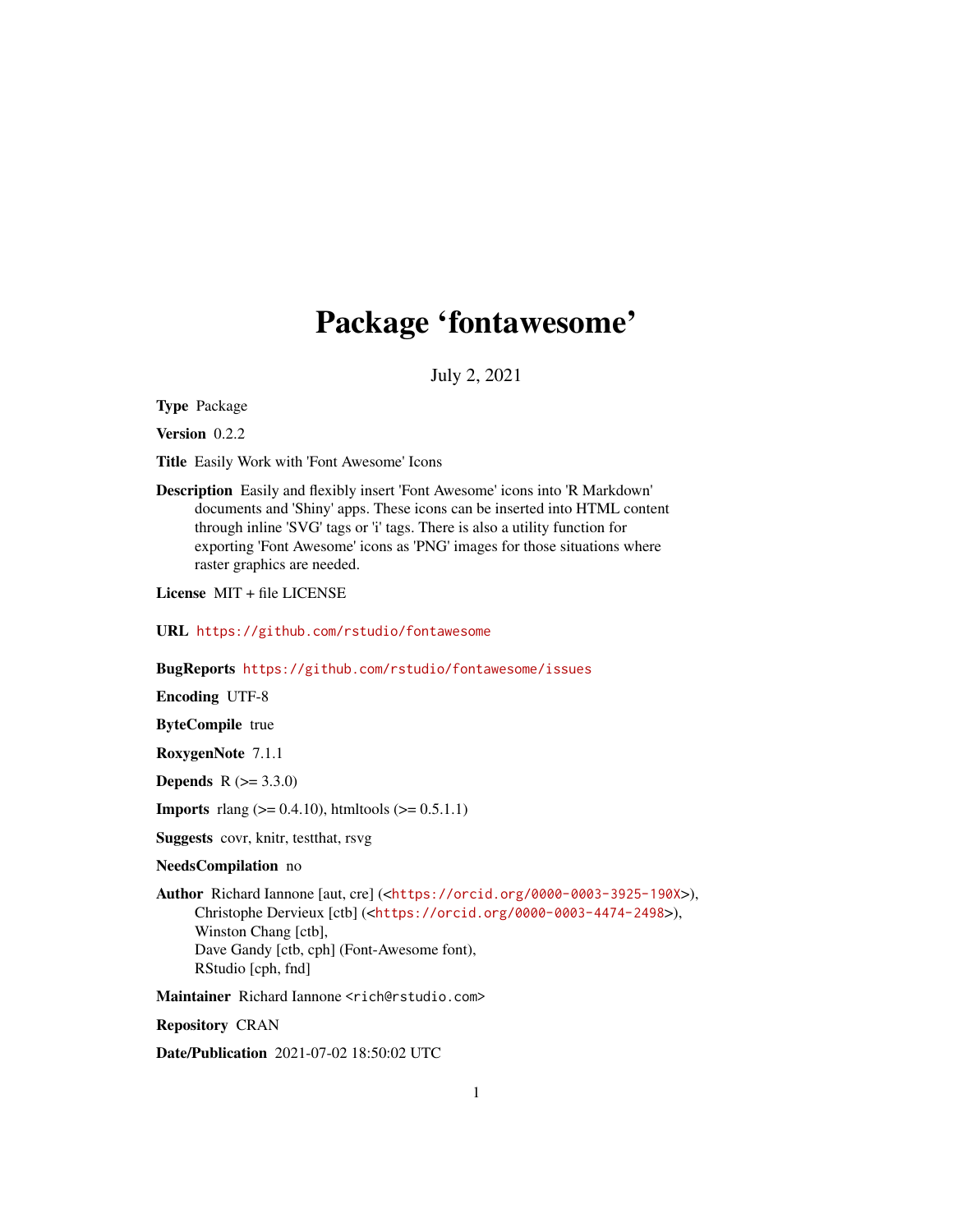# <span id="page-1-0"></span>R topics documented:

| Index |  |  |  |  |  |  |  |  |  |  |  |  |  |  |  |  |
|-------|--|--|--|--|--|--|--|--|--|--|--|--|--|--|--|--|

<span id="page-1-1"></span>

fa *Generate Font Awesome icons as SVGs*

# Description

Add one or more Font Awesome icons as SVGs contained within  $\langle svg\rangle \ldots \langle svg\rangle$ . We can optionally set certain style attributes. The fa() function can be used directly within inline evaluations of R code in R Markdown documents.

# Usage

```
fa(
  name,
  fill = NULL,fill_opacity = NULL,
  stroke = NULL,
  stroke_width = NULL,
  stroke_opacity = NULL,
  height = NULL,width = NULL,margin_left = NULL,
  margin_right = NULL,
  position = NULL,
  title = NULL,
  a11y = c("deco", "sem", "none"))
```
# Arguments

name The name of the Font Awesome icon. This could be as a short name (e.g., "npm", "drum", etc.), or, a full name (e.g., "fab fa-npm", "fas fa-drum", etc.). The names should correspond to current Version 5 Font Awesome names. A list of short and full names can be accessed through the [fa\\_metadata\(\)](#page-5-1) function with fa\_metadata()\$icon\_names and fa\_metadata()\$icon\_names\_full. If supplying a Version 4 icon name, it will be internally translated to the Version 5 icon name and a Version 5 icon will be returned. A data frame containing the short names that changed from version  $4 (v4_name)$  to version  $5 (v5_name)$  can be obtained by using fa\_metadata()\$v4\_v5\_name\_tbl.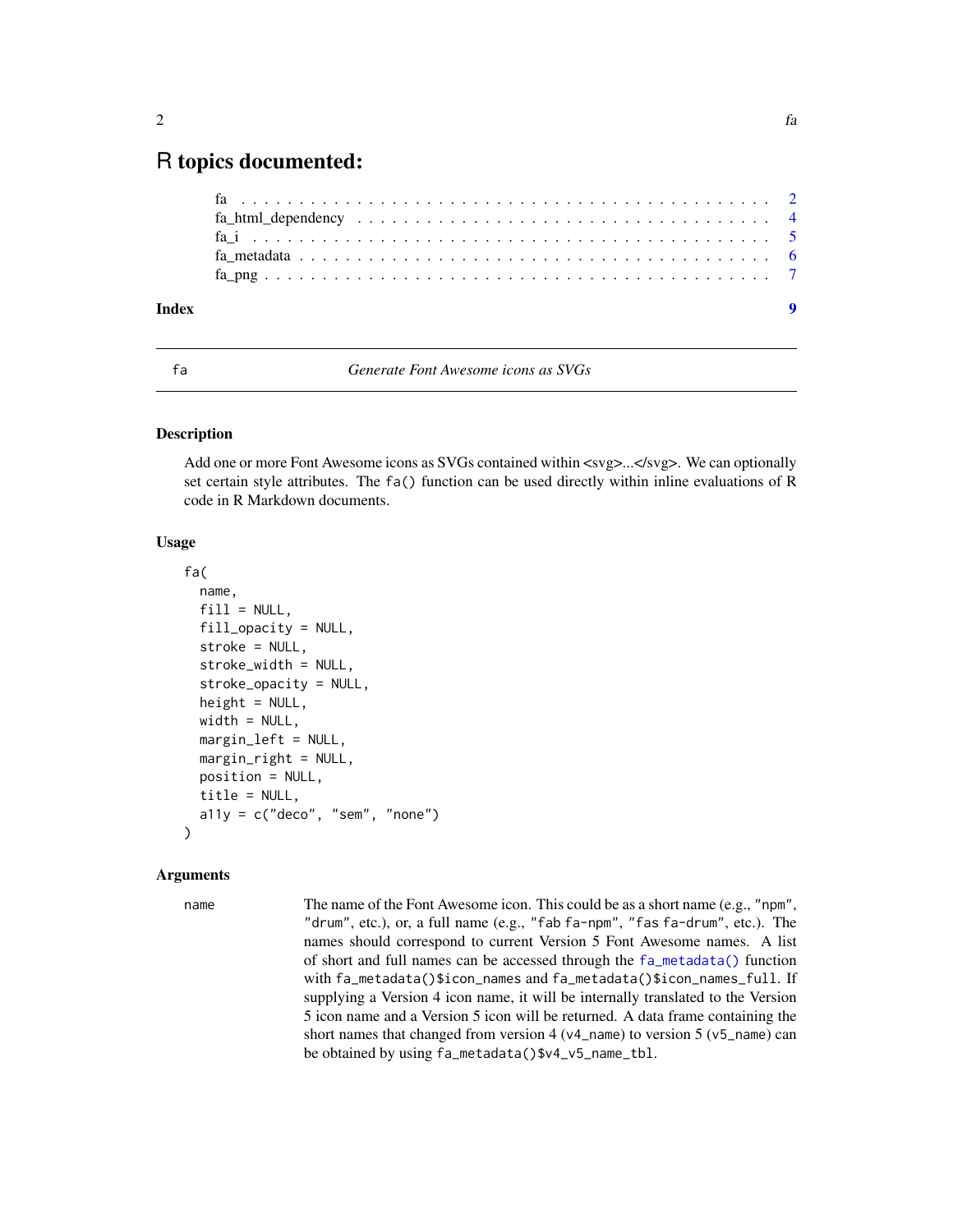#### fill, fill\_opacity

The fill color of the icon can be set with fill. If not provided then the default value of "currentColor" is applied so that the SVG fill matches the color of the parent HTML element's color attribute. The opacity level of the SVG fill can be controlled with a decimal value between 0 and 1.

# stroke, stroke\_width, stroke\_opacity

The stroke options allow for setting the color, width, and opacity of the SVG outline stroke. By default, the stroke width is very small at "1px" so a size adjustment with "stroke\_width" can be useful. The "stroke\_opacity" value can be any decimal values between 0 and 1 (bounds included).

height, width The height and width style attributes of the rendered SVG. If nothing is provided for height then a default value of "1em" will be applied. If a width isn't given, then it will be calculated in units of "em" on the basis of the icon's SVG "viewBox" dimensions.

# margin\_left, margin\_right

The length value for the margin that's either left or right of the icon. By default, "auto" is used for both properties. If space is needed on either side then a length of "0.2em" is recommended as a starting point.

- position The value for the position style attribute. By default, "relative" is used here.
- title An option for populating the SVG 'title' attribute, which provides on-hover text for the icon. By default, no title text is given to the icon. If a11y == "semantic" then title text will be automatically given to the rendered icon, however, providing text here will override that.
- a11y Cases that distinguish the role of the icon and inform which accessibility attributes to be used. Icons can either be "deco" (decorative, the default case) or "sem" (semantic). Using "none" will result in no accessibility features for the icon.

# Value

A fontawesome object.

# Examples

```
if (interactive()) {
```

```
# Create a Font Awesome SVG icon
fa(name = "r-project")
```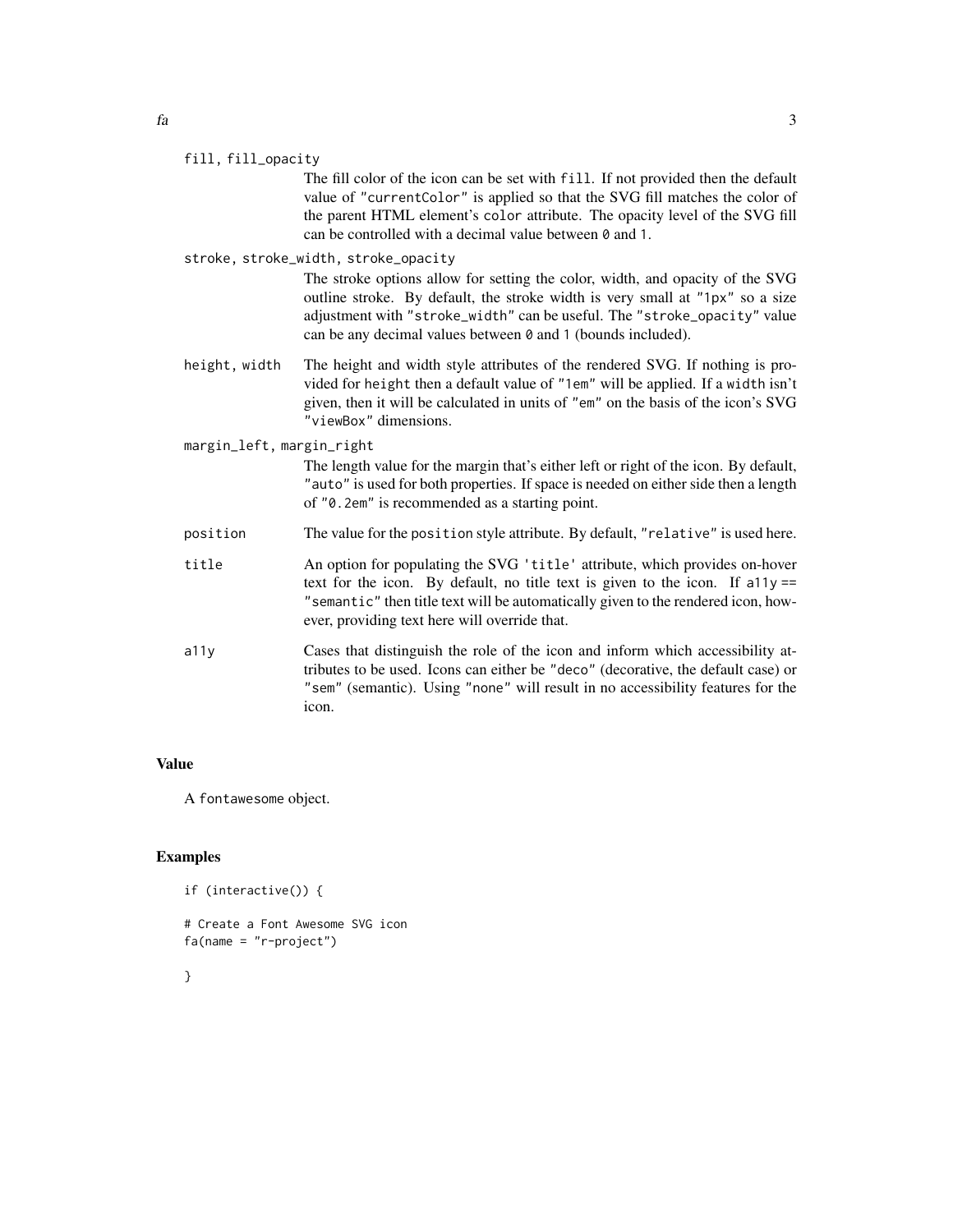<span id="page-3-0"></span>fa\_html\_dependency *Use a Font Awesome* html\_dependency

# **Description**

The fa\_html\_dependency() function adds a html\_dependency object into a Shiny or R Markdown context. This allows for the direct use of  $\langle \cdot \rangle$  tags that refer to Font Awesome icons without having to use the  $fa_i()$  to create these tags and also add the  $html$ -dependency to the document.

# Usage

fa\_html\_dependency()

# Details

The html\_dependency object is created internally with the following invocation:

```
htmltools::htmlDependency(
  name = "font-awesome",
 version = fa_version,
  src = "fontawesome",
 package = "fontawesome",
  stylesheet = c("css/all.min.css", "css/v4-shims.min.css")
)
```
The fa\_version object is an internal object that provides the released version number for the Font Awesome icons. This can be inspected by using fa\_metadata()\$version.

# Value

An html\_dependency object.

# Examples

```
if (interactive()) {
# Create a Font Awesome `html_dependency`
fa_html_dependency()
```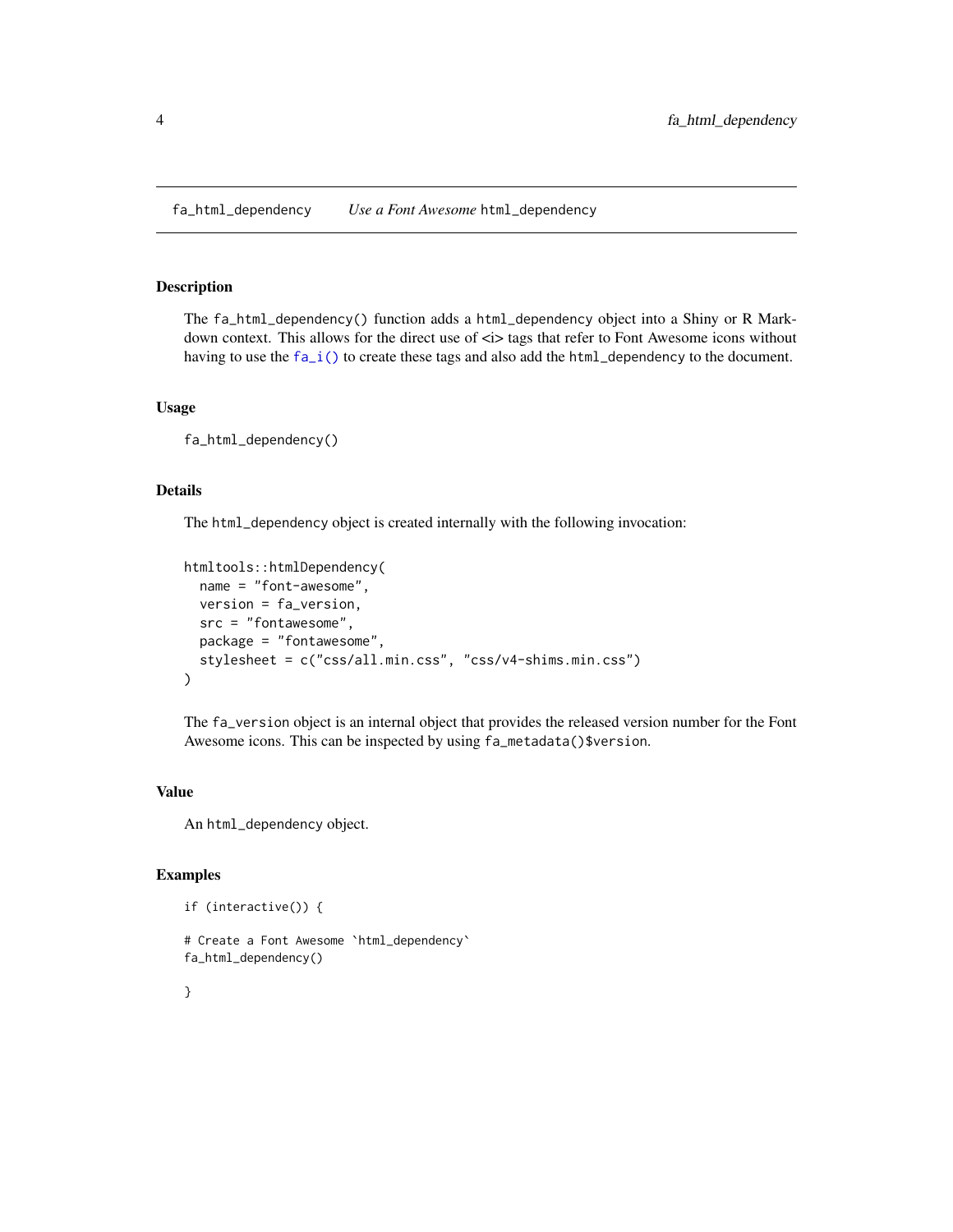# <span id="page-4-1"></span><span id="page-4-0"></span>Description

The  $fa_i()$  function creates a Font Awesome  $\langle i \rangle$  tag and not an SVG as with  $fa()$ . The primary use case for fa\_i() is for legacy Shiny applications that use the shiny::icon() function. This function is called within a shiny::icon() call and all HTML dependencies to support icon generation are hosted in the fontawesome package.

# Usage

 $fa_i(name, class = NULL, ..., html_dependency = NULL, verify_fa = TRUE)$ 

# Arguments

| name            | The name of the Font Awesome icon. This could be as a short name (e.g., "npm",<br>"drum", etc.), or, a full name (e.g., "fab fa-npm", "fas fa-drum", etc.). The<br>names should correspond to current Version 5 Font Awesome names. A list<br>of short and full names can be accessed through the fa_metadata() function<br>with fa_metadata()\$icon_names and fa_metadata()\$icon_names_full. If<br>supplying a Version 4 icon name, it will be internally translated to the Version<br>5 icon name and a Version 5 icon will be returned. A data frame containing the<br>short names that changed from version $4(v4 \text{_name})$ to version $5(v5 \text{_name})$ can<br>be obtained by using fa_metadata()\$v4_v5_name_tbl. |
|-----------------|----------------------------------------------------------------------------------------------------------------------------------------------------------------------------------------------------------------------------------------------------------------------------------------------------------------------------------------------------------------------------------------------------------------------------------------------------------------------------------------------------------------------------------------------------------------------------------------------------------------------------------------------------------------------------------------------------------------------------------|
| class           | Additional classes to customize the style of the icon (see the usage examples for<br>details on supported styles).                                                                                                                                                                                                                                                                                                                                                                                                                                                                                                                                                                                                               |
| $\ddotsc$       | Arguments passed to the <i> tag of htmltools::tags.</i>                                                                                                                                                                                                                                                                                                                                                                                                                                                                                                                                                                                                                                                                          |
| html_dependency |                                                                                                                                                                                                                                                                                                                                                                                                                                                                                                                                                                                                                                                                                                                                  |
|                 | Provides an opportunity to use a custom html_dependency object (created via<br>a call to html tools:: html Dependency () instead of one supplied by the func-<br>tion (which uses Font Awesome's free assets and are bundled in the package). A<br>custom html_dependency object is useful when you have paid icons from Font<br>Awesome or would otherwise like to customize exactly which icon assets are<br>used (e.g., woff, woff2, eot, etc.). By default, this is NULL where the function<br>interally generates an html_dependency.                                                                                                                                                                                       |
| verify_fa       | An option to verify the provided icon name. If TRUE (the default), internal checks<br>will take place and issue messages should the name is a Font Awesome 4 icon<br>name (the message will provide the Version 5 name), or, if the icon name cannot<br>be found in either Font Awesome 4 or 5.                                                                                                                                                                                                                                                                                                                                                                                                                                  |

# Value

An icon element.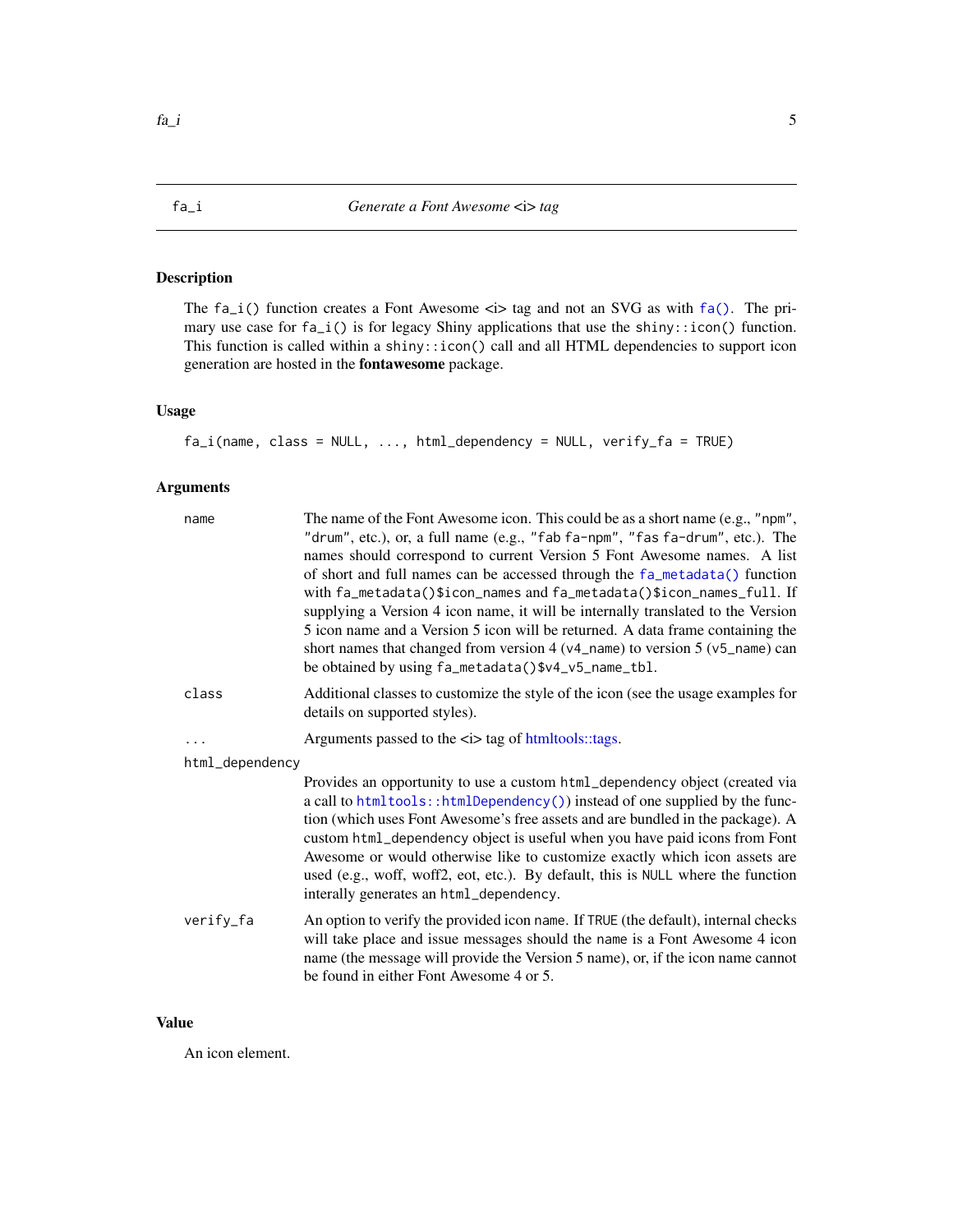# Examples

```
if (interactive()) {
# Create a Font Awesome icon object
fa_i(name = "r-project")}
```
<span id="page-5-1"></span>

# Description

This function provide some metadata about the included Font Awesome assets in the fontawesome package. The list that is returned has the following components:

- version: The released version number for the Font Awesome icons
- icon\_count: The total count of unique Font Awesome icons
- icon\_names: A vector of short names (e.g., "npm", "drum", etc.) for all included icons
- icon\_names\_full: A vector containing the full names (e.g., "fab fa-npm", "fas fa-drum", etc.) for all included icons
- icon\_names\_fa(r|s|b): Vectors of short names within the regular ("r"), solid ("s"), and brand ("b") groups
- icon\_names\_full\_fa(r|s|b): Vectors with the full names of icons within the regular  $("r")$ , solid ("s"), and brand ("b") groups
- v4\_v5\_name\_tbl: A data frame containing the short names that changed from version 4 (v4\_name) to version 5 (v5\_name) of Font Awesome

# Usage

```
fa_metadata()
```
# Value

A list with metadata for the included Font Awesome assets.

## Examples

```
if (interactive()) {
```

```
# Get information on the Font Awesome
# assets included in this package
fa_metadata()
```
<span id="page-5-0"></span>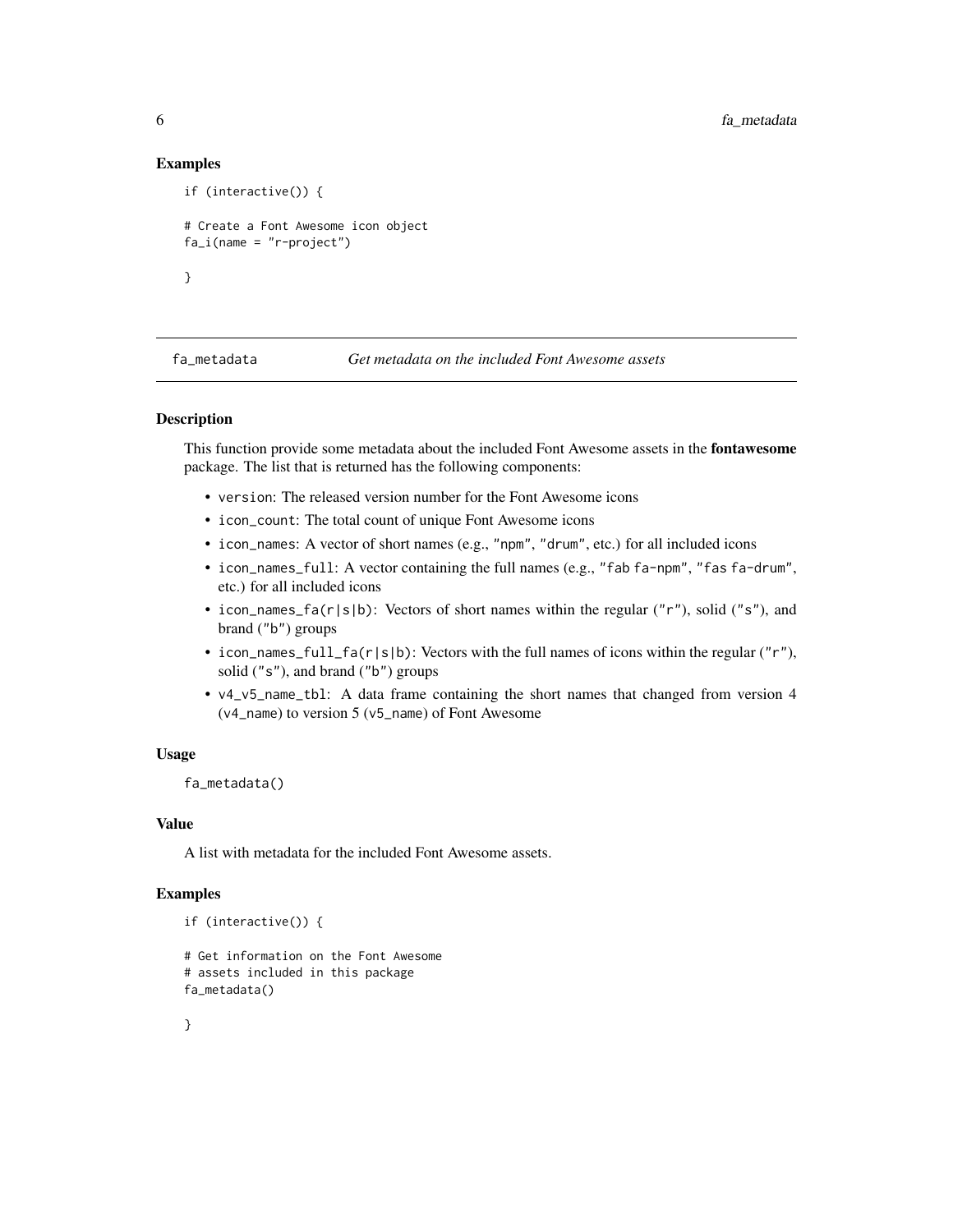<span id="page-6-0"></span>

# Description

Get a Font Awesome icon as a PNG file. We can optionally set the fill attribute before writing the PNG. Additionally, there is control over the output width and height (usually, icons are 512 by 512 pixels). Please note that this function requires that the rsvg is installed on the system. Attempting to use fa\_png() without rsvg available will result in an error message.

# Usage

```
fa_png(
  name,
  file = NULL,
  fill = NULL,fill_opacity = NULL,
  stroke = NULL,
  stroke_width = NULL,
  stroke_opacity = NULL,
  height = NULL,width = NULL
)
```
# Arguments

| name               | The name of the Font Awesome icon.                                                                                                                                                                                                                                                                     |  |  |  |  |  |
|--------------------|--------------------------------------------------------------------------------------------------------------------------------------------------------------------------------------------------------------------------------------------------------------------------------------------------------|--|--|--|--|--|
| file               | the path to the output file. If NULL, then filename will take the short name of the<br>icon and a .png extension will be applied.                                                                                                                                                                      |  |  |  |  |  |
| fill, fill_opacity |                                                                                                                                                                                                                                                                                                        |  |  |  |  |  |
|                    | The fill color of the icon can be set with fill. If not provided then the default<br>fill color will be black. The opacity level of the fill color can be controlled with<br>a decimal value between 0 and 1.                                                                                          |  |  |  |  |  |
|                    | stroke, stroke_width, stroke_opacity                                                                                                                                                                                                                                                                   |  |  |  |  |  |
|                    | The stroke options allow for setting the color, width, and opacity of the outline<br>stroke. By default, the stroke width is very small at "1px" so a size adjustment<br>with "stroke_width" can be useful. The "stroke_opacity" value can be any<br>decimal values between 0 and 1 (bounds included). |  |  |  |  |  |
| height, width      | The output height and width of the rendered PNG. If nothing is provided then<br>the output dimensions will match that of the input SVG viewBox.                                                                                                                                                        |  |  |  |  |  |

#### Value

A PNG file written to disk.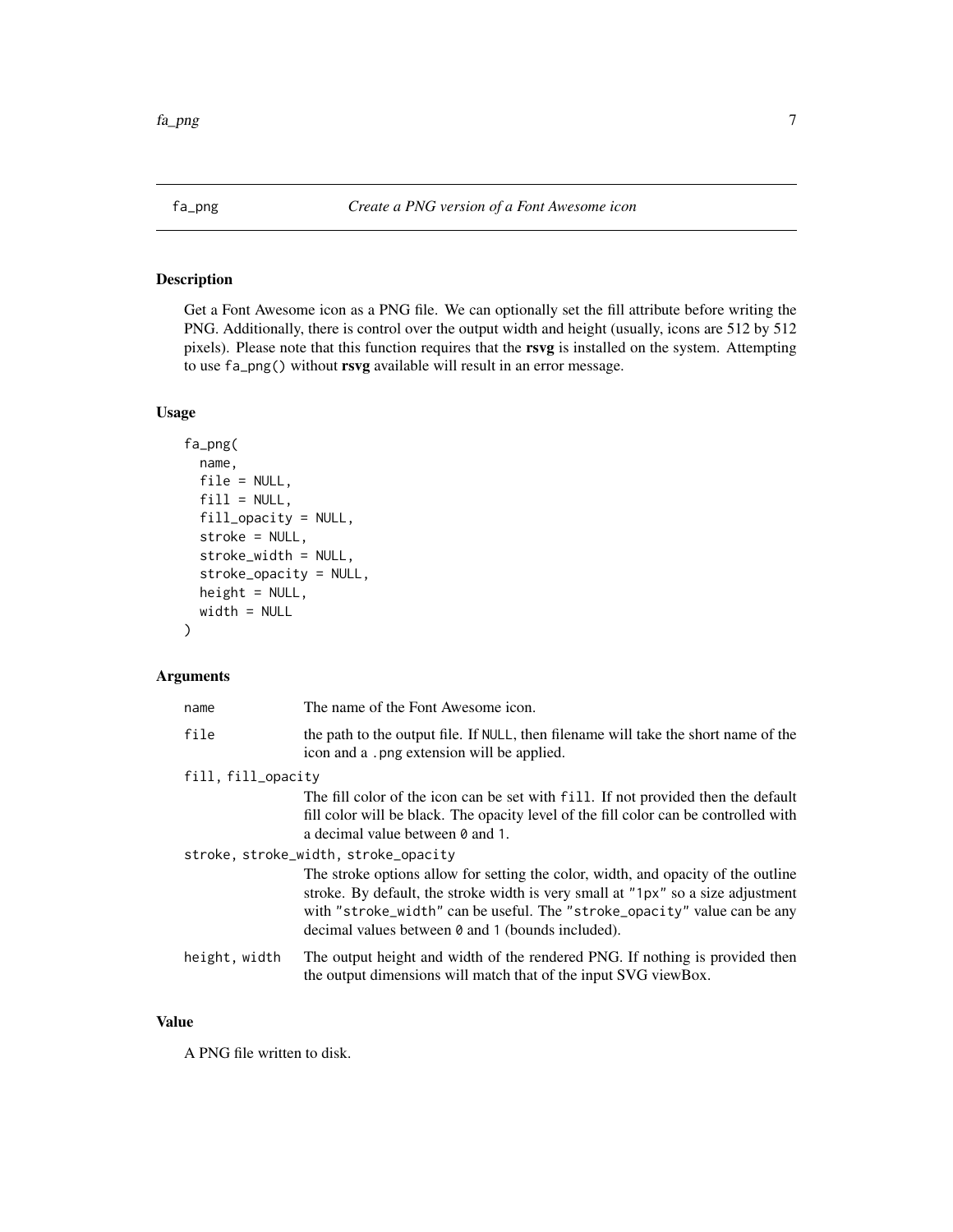8 fa\_png

# Examples

```
if (interactive()) {
# Create a Font Awesome SVG icon as a
# PNG file on disk
fa_png(name = "r-project")
```